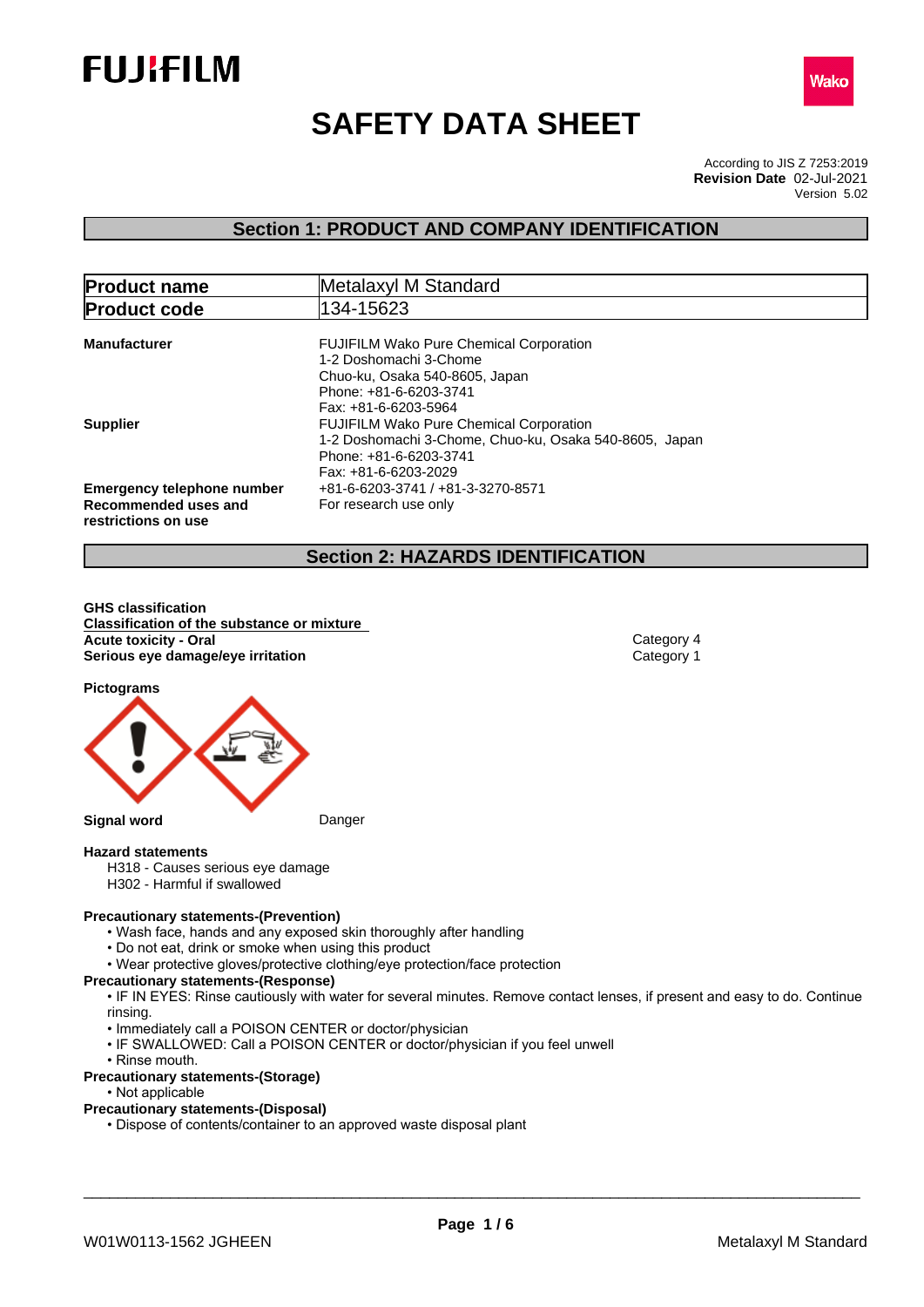**Others Other hazards** Not available

# **Section 3: COMPOSITION/INFORMATION ON INGREDIENTS**

**Single Substance or Mixture** Substance

#### **Formula** C15H21NO4

| <b>Chemical Name</b> | Weight-% | Molecular weight       | <b>ENCS</b> | וניסו<br>. NO.<br>וספו  | <b>CAS RN</b>     |
|----------------------|----------|------------------------|-------------|-------------------------|-------------------|
| Metalaxvl-M          | 98.0     | $\sim$<br>ה7ה<br>57. ت | N/r         | · <i>, /\ /</i><br>. וי | 70630<br>. სიპს " |

**Impurities and/or Additives:** Not applicable

# **Section 4: FIRST AID MEASURES**

#### **Inhalation**

Remove to fresh air. If symptoms persist, call a physician.

#### **Skin contact**

Wash off immediately with soap and plenty of water. If symptoms persist, call a physician.

#### **Eye contact**

IF IN EYES: Rinse cautiously with water for several minutes. Remove contact lenses, if present and easy to do. Continue rinsing. Immediate medical attention is required.

# **Ingestion**

Rinse mouth. Never give anything by mouth to an unconscious person. Call a physician or poison control center immediately. Do not induce vomiting without medical advice.

#### **Protection of first-aiders**

Use personal protective equipment as required.

# **Section 5: FIRE FIGHTING MEASURES**

#### **Suitable extinguishing media**

Water spray (fog), Carbon dioxide (CO2), Foam, Extinguishing powder, Sand

#### **Unsuitable extinguishing media**

No information available

#### **Specific hazards arising from the chemical product**

Thermal decomposition can lead to release of irritating and toxic gases and vapors.

#### **Special extinguishing method**

No information available

### **Special protective actions for**

#### **fire-fighters**

Use personal protective equipment as required.Firefighters should wear self-contained breathing apparatus and full firefighting turnout gear.

# **Section 6: ACCIDENTAL RELEASE MEASURES**

#### **Personal precautions, protective equipment and emergency procedures**

For indoor, provide adequate ventilation process until the end of working. Deny unnecessary entry other than the people involved by, for example, using a rope. While working, wear appropriate protective equipments to avoid adhering it on skin, or inhaling the gas. Work from windward, and retract the people downwind.

#### **Environmental precautions**

To be careful not discharged to the environment without being properly handled waste water contaminated.

### **Methods and materials for contaminent and methods and materials for cleaning up**

Absorb dry sand, earth, sawdust and the waste. Collect empty container that can be sealed.

### **Recoverly, neutralization**

#### No information available

**Secondary disaster prevention measures**

Clean contaminated objects and areas thoroughly observing environmental regulations.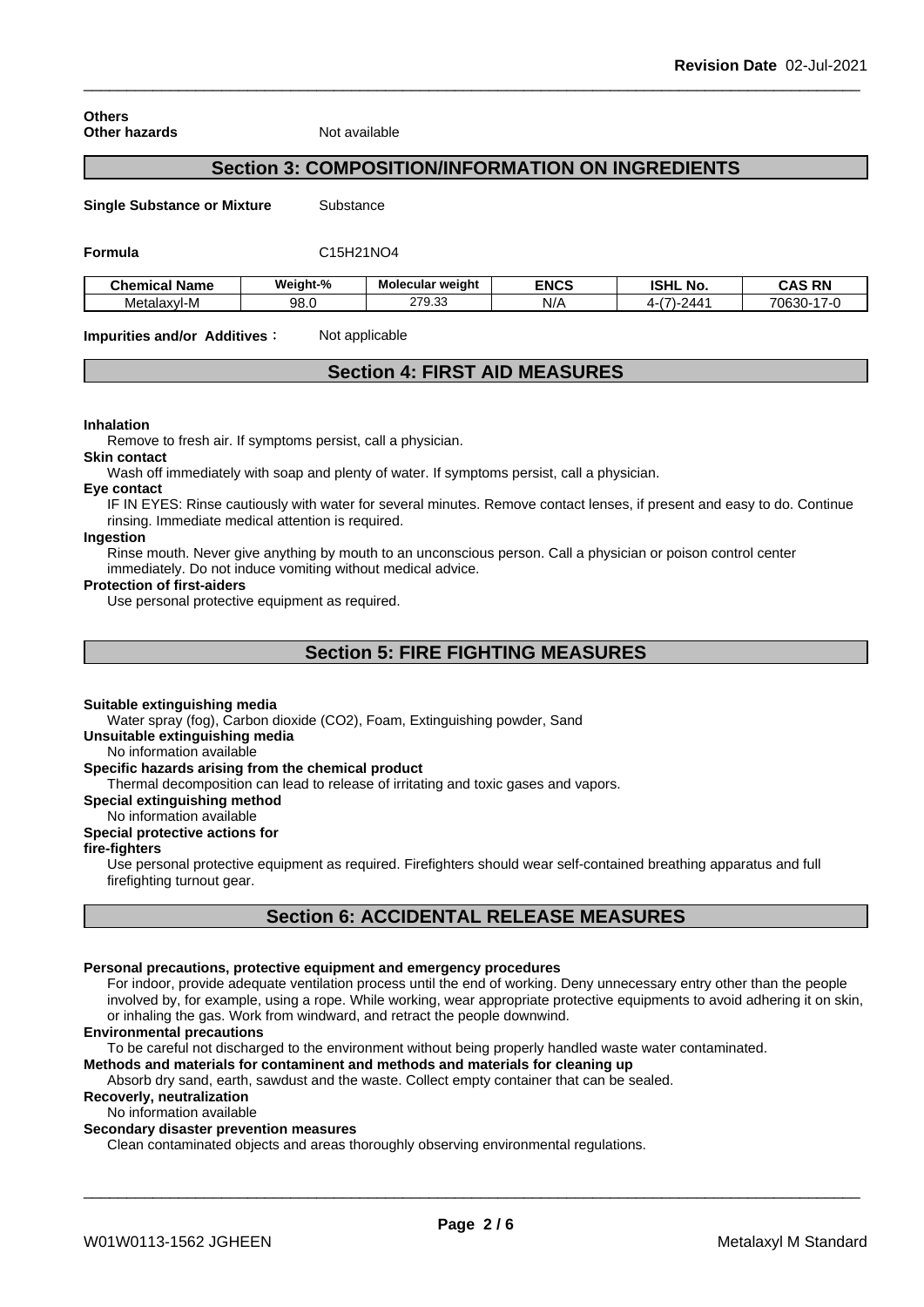# **Section 7: HANDLING AND STORAGE**

# **Handling**

#### **Technical measures**

Highly flammable. Avoid contact with high temperature objects, spark, and strong oxidizing agents. Use with local exhaust ventilation.

#### **Precautions**

Do not rough handling containers, such as upsetting, falling, giving a shock, and dragging. Prevent leakage, overflow, and scattering. Not to generate steam and dust in vain. Seal the container after use. After handling, wash hands and face, and then gargle. In places other than those specified, should not be smoking or eating and drinking. Should not be brought contaminated protective equipment and gloves to rest stops. Deny unnecessary entry of non-emergency personnel to the handling area.

#### **Safety handling precautions**

Take necessary action to avoid static electricity discharge (which might cause ignition of organic vapors). Use personal protective equipment as required. Avoid contact with skin, eyes or clothing.

#### **Storage**

**Safe storage conditions**

**Storage conditions** Keep container protect from light tightly closed. Store in a cool (2-10 °C) place. Packed with an inert gas. **Safe packaging material** Glass **Incompatible substances** Strong oxidizing agents

# **Section 8: EXPOSURE CONTROLS/PERSONAL PROTECTION**

#### **Engineering controls**

In case of indoor workplace, seal the source or use a local exhaust system. Provide the safety shower facility, and handand eye-wash facility. And display their position clearly.

**Exposure limits** This product, as supplied, does not contain any hazardous materials with occupational exposure limits established by the region specific regulatory bodies.

# **Personal protective equipment Respiratory** protection **Hand protection** Protective gloves **Skinandbody protection** Long-sleeved work clothes **General hygiene considerations**

**Eye protection Eye protective** eyeglasses or chemical safety goggles

Handle in accordance with good industrial hygiene and safety practice.

# **Section 9: PHYSICAL AND CHEMICAL PROPERTIES**

#### **Form**

| Color                                                  | slightly yellow - slight brown |
|--------------------------------------------------------|--------------------------------|
| Appearance                                             | liquid                         |
| <b>Odor</b>                                            | No data available              |
| Melting point/freezing point                           | No data available              |
| Boiling point, initial boiling point and boiling range | No data available              |
| Flammability                                           | No data available              |
| <b>Evaporation rate:</b>                               | No data available              |
| Flammability (solid, gas):                             | No data available              |
| Upper/lower flammability or                            |                                |
| explosive limits                                       |                                |
| Upper:                                                 | No data available              |
| Lower:                                                 | No data available              |
| <b>Flash point</b>                                     | 179 $^{\circ}$ C               |
| Auto-ignition temperature:                             | No data available              |
| Decomposition temperature:                             | No data available              |
| рH                                                     | No data available              |
| Viscosity (coefficient of viscosity)                   | No data available              |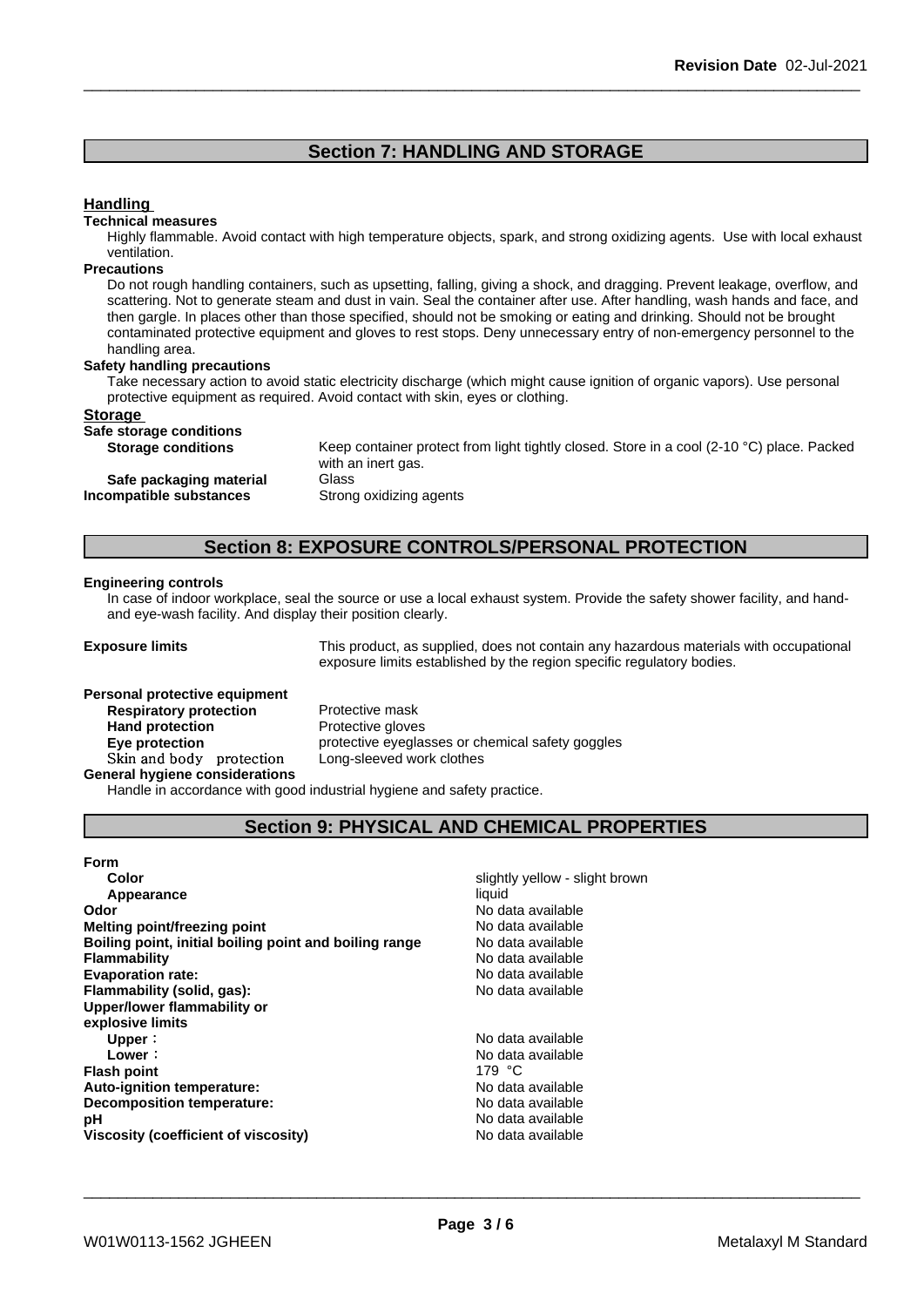**Dynamic viscosity**<br> **Solubilities**<br> **Solubilities**<br> **Solubilities** 

**n-Octanol/water partition coefficient:(log Pow) No data available<br>
<b>Vapour pressure** No data available **Vapour pressure**<br> **Specific Gravity / Relative density**<br>
Specific Gravity / Relative density<br>  $\frac{1}{2}$  Mo data available **Specific Gravity / Relative density Vapour density**<br> **Particle characteristics**<br> **Particle characteristics**<br> **No data available Particle characteristics** 

Ethanol and acetone : soluble . water : practically insoluble,or insoluble .

# **Section 10: STABILITY AND REACTIVITY**

#### **Stability**

**Reactivity** No data available<br> **Chemical stability** May be altered by May be altered by light. **Hazardous reactions** None under normal processing **Conditions to avoid** Extremes of temperature and direct sunlight, Heat, flames and sparks, static electricity, spark **Incompatible materials** Strong oxidizing agents **Hazardous decomposition products** Carbon monooxide (CO), Carbon dioxide (CO2), Nitrogen oxides (NOx)

# **Section 11: TOXICOLOGICAL INFORMATION**

#### **Acute toxicity**

| <b>Chemical Name</b> | <b>Dral LD50</b> | <b>Dermal LD50</b> | <b>_C50</b><br><b>Inhalation</b> |
|----------------------|------------------|--------------------|----------------------------------|
| Metalaxyl-M          | 953mg/kg(Rat)    | 2000ma/ka(Rat)     | (Rat)                            |
|                      | . .              | . .                | $29$ ma/L                        |

**Skin irritation/corrosion** No data available **Serious eye damage/ irritation No data available No data available Respiratory or skin sensitization** No data available **Reproductive cell mutagenicity**<br> **Carcinogenicity**<br>
Carcinogenicity<br>
No data available **Carcinogenicity** 

**Reproductive toxicity No data available STOT-single exposure**<br> **STOT-repeated exposure**<br> **STOT-repeated exposure**<br> **No data available STOT-repeated exposure Aspiration hazard** No data available

# **Section 12: ECOLOGICAL INFORMATION**

**Ecotoxicity** No information available

**Other data** No data available

**Persistence and degradability** No information available **Bioaccumulative potential** No information available **Mobility in soil**<br> **Hazard to the ozone laver** Mo information available **Hazard** to the ozone layer

# **Section 13: DISPOSAL CONSIDERATIONS**

**Waste from residues**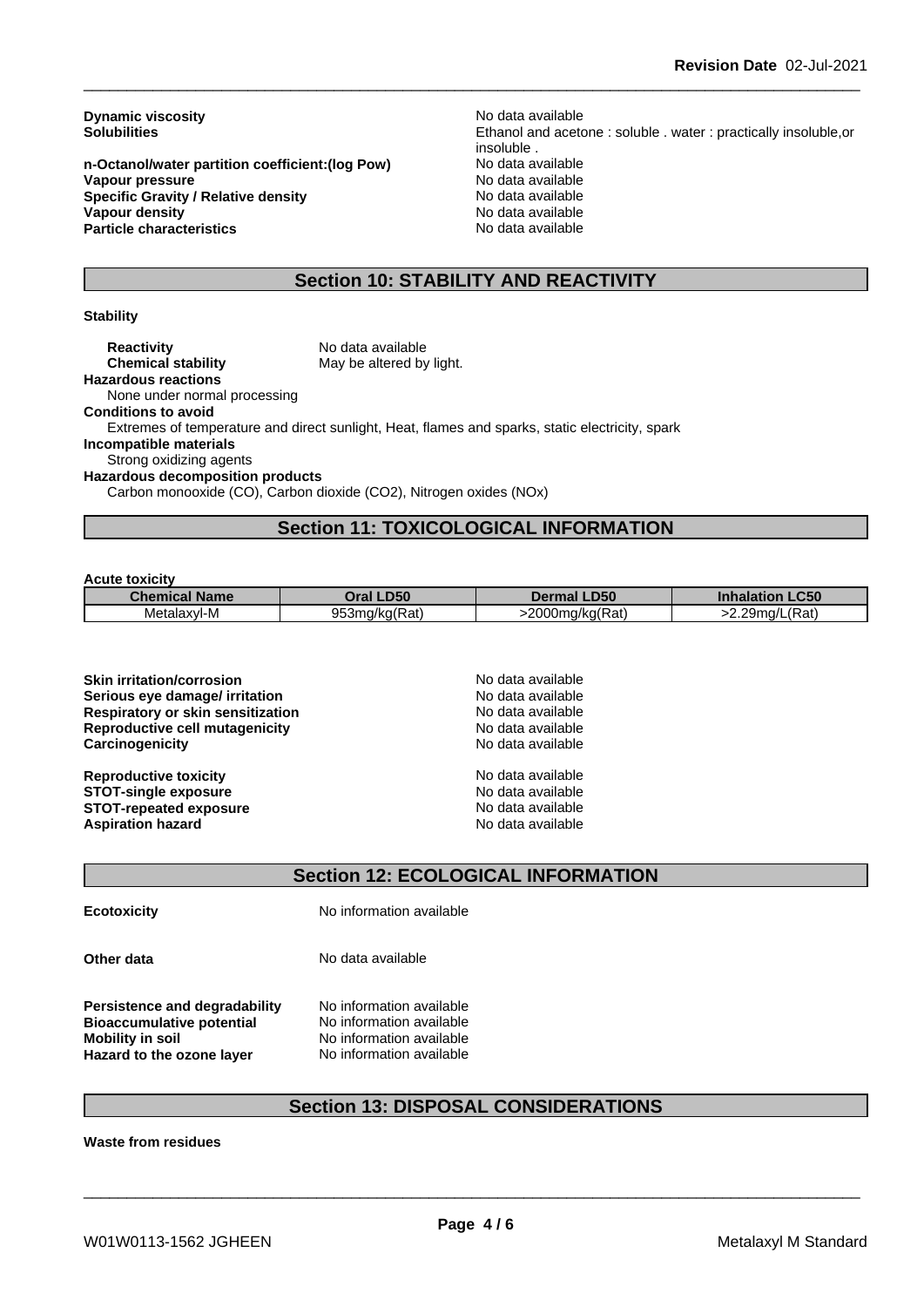Disposal should be in accordance with applicable regional, national and local laws and regulations. **Contaminated container and contaminated packaging**

Disposal should be in accordance with applicable regional, national and local laws and regulations.

# **Section 14: TRANSPORT INFORMATION**

| <b>ADR/RID</b><br><b>UN number</b><br>Proper shipping name:<br><b>UN classfication</b><br><b>Subsidiary hazard class</b> | Not regulated  |
|--------------------------------------------------------------------------------------------------------------------------|----------------|
| <b>Packing group</b><br><b>Marine pollutant</b>                                                                          | Not applicable |
| <b>IMDG</b>                                                                                                              | Not regulated  |
| <b>UN number</b>                                                                                                         |                |
| Proper shipping name:                                                                                                    |                |
| <b>UN classfication</b>                                                                                                  |                |
| <b>Subsidiary hazard class</b>                                                                                           |                |
| Packing group                                                                                                            |                |
| <b>Marine pollutant (Sea)</b>                                                                                            | Not applicable |
| Transport in bulk according to No information available<br>Annex II of MARPOL 73/78 and                                  |                |
| the IBC Code                                                                                                             |                |
| <b>IATA</b>                                                                                                              | Not regulated  |
| <b>UN number</b>                                                                                                         |                |
| Proper shipping name:                                                                                                    |                |
| <b>UN classfication</b>                                                                                                  |                |
| <b>Subsidiary hazard class</b>                                                                                           |                |
| Packing group                                                                                                            |                |
| <b>Environmentally Hazardous</b>                                                                                         | Not applicable |
| <b>Substance</b>                                                                                                         |                |

# **Section 15: REGULATORY INFORMATION**

| International Inventories<br><b>EINECS/ELINCS</b><br><b>TSCA</b>          |                                                      |
|---------------------------------------------------------------------------|------------------------------------------------------|
| Japanese regulations                                                      |                                                      |
| <b>Fire Service Act</b>                                                   | Category IV, Class III petroleums, dangerous grade 3 |
| <b>Poisonous and Deleterious</b>                                          | Not applicable                                       |
| <b>Substances Control Law</b>                                             |                                                      |
| Industrial Safety and Health Act Not applicable                           |                                                      |
| Regulations for the carriage<br>and storage of dangerous<br>goods in ship | Not applicable                                       |
| <b>Civil Aeronautics Law</b>                                              | Not applicable                                       |
| Pollutant Release and Transfer Not applicable<br><b>Register Law</b>      |                                                      |
| <b>Export Trade Control Order</b>                                         | Not applicable                                       |
|                                                                           | <b>Section 16: OTUED INFORMATION</b>                 |

# **Section 16: OTHER INFORMATION**

| Key literature references and | NITE: National Institute of Technology and Evaluation (JAPAN)                   |
|-------------------------------|---------------------------------------------------------------------------------|
| sources for data etc.         | http://www.safe.nite.go.jp/japan/db.html                                        |
|                               | <b>IATA dangerous Goods Regulations</b>                                         |
|                               | RTECS: Registry of Toxic Effects of Chemical Substances                         |
|                               | Japan Industrial Safety and Health Association GHS Model SDS                    |
|                               | Dictionary of Synthetic Oraganic Chemistry, SSOCJ, Koudansha Scientific Co.Ltd. |
|                               | Chemical Dictionary, Kyouritsu Publishing Co., Ltd.                             |
|                               | etc                                                                             |